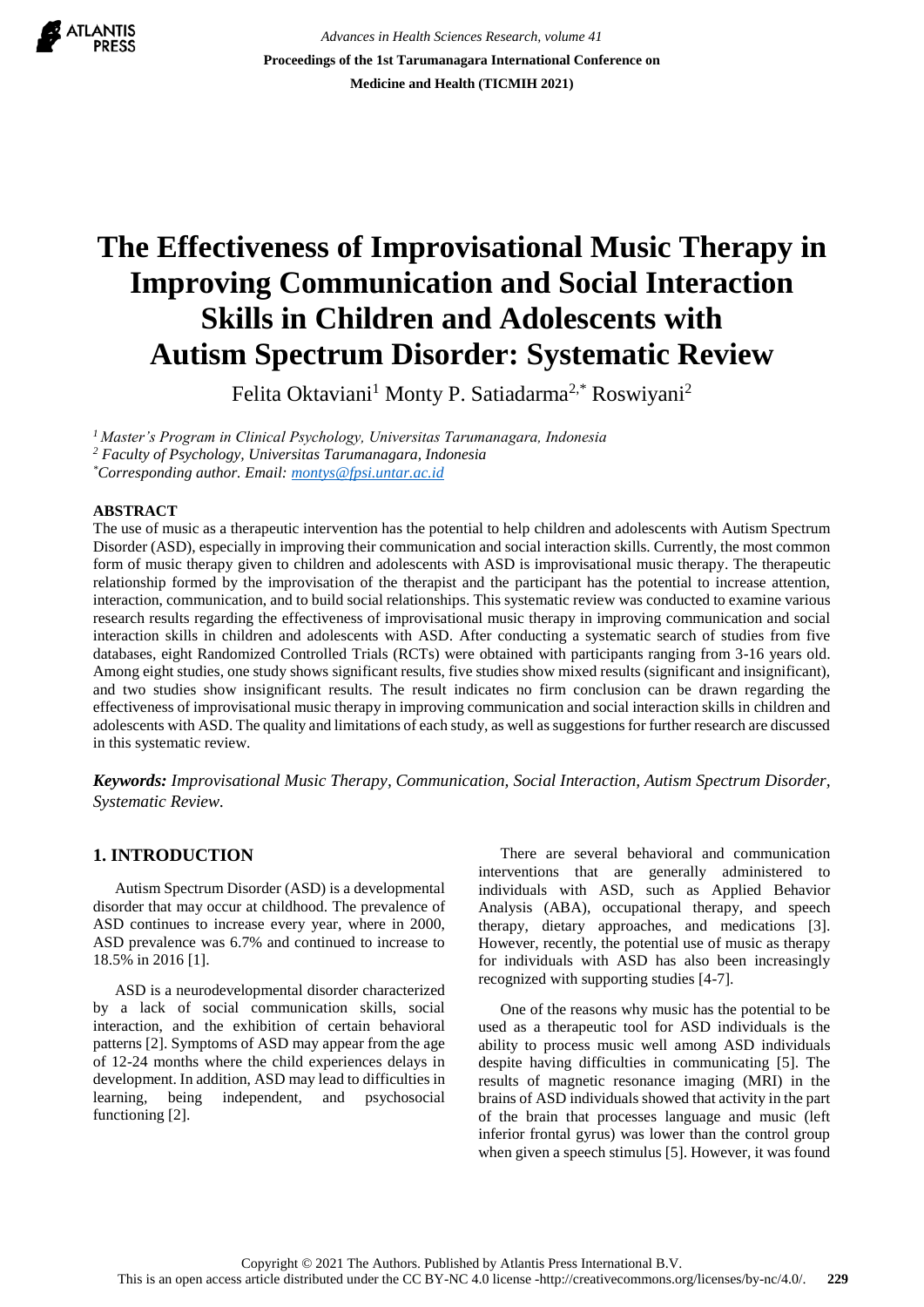that activity in this part of the brain is higher than the control group when given two simultaneous stimuli of words and songs. In addition, it was also found that ASD individuals were more effective at processing speech and songs together, compared to verbal speech alone without songs [5].

In addition, there was a study on individuals with ASD and normal individuals who were given a musical puzzle, in which participants needed to sort pieces of a song that had been arranged randomly [7]. It was found that ASD individuals had the same ability as normal individuals in processing music.

A review also showed that although ASD individuals have difficulty understanding emotions in a social context, ASD individuals can understand emotions from music [6]. In addition, ASD individuals also give a greater attentional response to music than other sound stimuli (such as verbal speech or sounds from the surrounding environment) [6]. Having good music processing skills, emotional recognition (through music), and an interest in music can support the use of music as a therapy tool for ASD individuals [6].

 Music therapy is defined as a clinical and evidence-based musical intervention that is administered to achieve a therapeutic goal [8]. There are 2 types of Music therapy, namely active/expressive music therapy and passive/receptive music therapy [9]. Active music therapy involves active participation in making music, for example by singing, playing an instrument, or improvising music. Passive music therapy is done by listening to music given by the therapist live or recorded.

To treat individuals with ASD, the most commonly encountered music therapy is active music therapy with improvisation. Improvisation method involves the client to make music, including making various sounds or melodies with various media such as sounds from the mouth and body, percussion, or other musical instruments [10]. The therapist also spontaneously shapes these sounds into something that has meaning, with a certain rhythm, melody, or harmony. Improvisation in music therapy also emphasizes the relationship between therapist and client, where music can also be used as a means to communicate nonverbally [11].

Generally, improvisational music therapy is given to individuals with ASD because this therapy is a type of child-led therapy, where the therapist follows the client [12]. In the context of music therapy, the therapist follows the music produced by the client in order to maintain the client's attention and interest, as well as build rapport, engagement, and communication. Thus, improvisational music therapy can help individuals with ASD, especially in improving their social interaction skills [12].

Currently, there are few studies that have examined the effectiveness of music therapy for children and adolescents with ASD. A meta-analysis was conducted on nine quantitative studies from 1983 to 2002 to look at the overall effect size of music therapy in improving the social, communication, and cognitive aspects of children and adolescents with autism [13]. The results of the study showed that music therapy was effective with a fairly large effect size  $(d = 0.77; CI: 0.46-1.08)$ . However, these studies were not specific to any particular method of music therapy, and the design of the included studies varied [13].

Then, there was a meta-analysis study that looked at the effectiveness of music therapy for children with ASD [14]. From the article selection process, ten Randomized Controlled Trial (RCT) and Controlled Clinical Trial (CCT) studies from 1995 to 2012 were obtained for further analysis. The results showed that music therapy was more effective than placebo therapy or standard therapy for children with ASD, especially in improving aspects of communication and social interaction. However, the music therapy covered in this study is still not specific to a particular method [14].

In addition, there is a literature review that reviewed 18 studies with various research designs from 2002 to 2014 [15]. The results showed that music therapy is a promising therapy for individuals with ASD in improving communication and social interaction skills. Of the 18 studies, 11 studies yielded results that support the effectiveness of music therapy. However, this literature review still combines various music therapy methods [15].

Because previous studies have not examined the effectiveness of specific music therapy, a systematic review will be conducted to examine further the effectiveness of one type of music therapy that is frequently given to ASD individuals, the improvisational music therapy. This study was conducted to analyze the effectiveness of improvisational music therapy qualitatively in improving communication and social interaction skills in children and adolescents with ASD. This systematic review will also review the quality of the research and discuss the limitations of the various studies obtained.

# **2. METHOD**

# *2.1. Selection Criteria*

First, the population or participants in the study must be children or adolescents with Autism Spectrum Disorder (under 19 years of age). Participants also did not have other comorbidities such as intellectual disability. Studies that do research on a variety of disorders will be included if they show separate results for ASD.

Second, studies should examine the effectiveness of music therapy interventions using improvisational methods. The therapy can be given individually or in groups.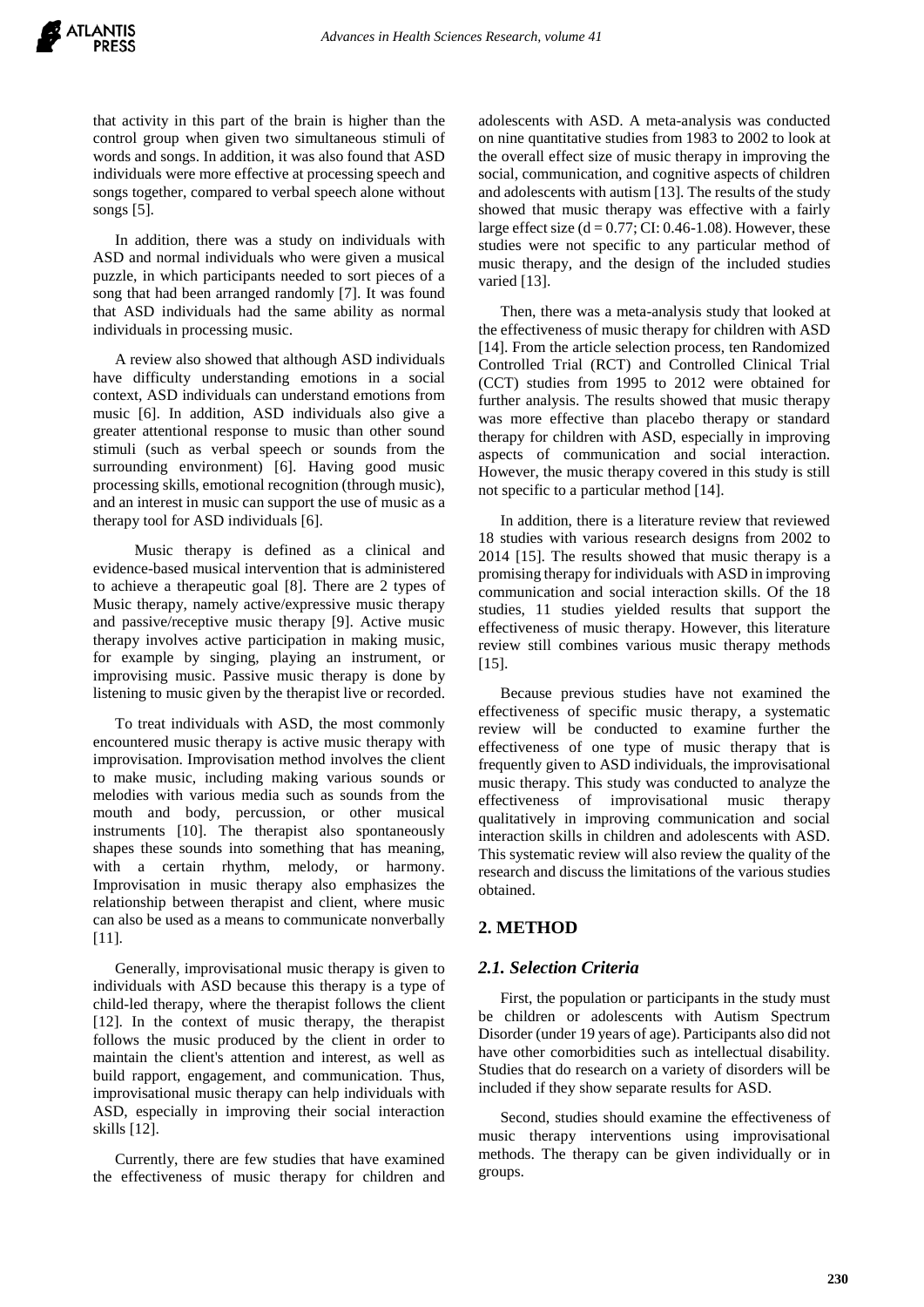Third, the study should compare the experimental group with the control group, where the control group must be individuals with ASD as well. The control group can be given a placebo intervention, standard intervention, other interventions (such as play therapy), or no intervention.

Fourth, studies must show results on communication skills, and/or social interaction.

Fifth, the study must be a Randomized Controlled Trial (RCT) and written in English. The publication year of the study will be limited from 2000 to 2021.

In addition, the exclusion criteria that have been determined are: (a) studies comparing ASD participants with non-ASD participants; (b) the study does not provide detailed information on the results of the study; and (c) the study does not have accessible full-text.

#### *2.2. Search Method Used to Identify Studies*

The search for articles was conducted on five databases, namely: PsycINFO, PubMed, ScienceDirect, Cumulative Index to Nursing and Allied Health Literature (CINAHL), and the Cochrane Library. The year of publication is limited from 2000 to 2021.

The keywords that will be used in the search are as follows: (a) Music Therapy AND Autism, (b) Music Therapy AND Autistic, and (c) Music Therapy AND Autis\*. If there is a feature to filter the type of research, an RCT (Randomized Controlled Trial) filter will be used. The keywords "children", "adolescents", and "improvisational" were not used because there was a possibility that these keywords were not included in the title of the study, so the age of participants and types of improvisational music therapy would be analyzed based on their content.

#### *2.3. Data Extraction*

From the chosen articles, information that will be collected include: (a) year of publication of the study, (b) number of participants, (c) age range of participants, (d) number of male participants, (e) outcome variables, (f) the duration of the interventions, and (g) the measurements used.

#### *2.4. Assessment of Risk of Bias*

The risk of bias to internal validity is assessed using the Cochrane Risk of Bias Tool, in which 6 aspects are considered, namely: (a) selection bias, (b) performance bias, (c) detection bias, (d) attrition bias, (e) reporting bias, and (f) other bias [16].

# **3. RESULTS**

The search on PsycINFO yielded 12 studies, PubMed 20 studies, ScienceDirect 782 studies, CINAHL 13 studies, and Cochrane Library 59 studies. A total of all studies collected were 886 studies. After selection, 8 studies were chosen and will be used in this systematic review study [17-24]. All stages of study selection can be seen in Figure 1.



**Figure 1** Flowchart of the selection process of the included studies

## *3.1. Participant Characteristic*

All participants were ASD individuals under 17 years old [17-24]. Most of the participants were male. Participant information can be seen more clearly in Table 1.

**Table 1.** Participant Characteristic

| <b>Author and Year</b>  | Age      | N   | N Boys         |  |
|-------------------------|----------|-----|----------------|--|
| Kim et al., 2008        | $3 - 5$  | 10  | 10             |  |
| Kim et al., 2009        | $3 - 5$  | 10  | 10             |  |
| Gattino et al., 2011    | $7 - 12$ | 24  | 24             |  |
| Thompson et al., 2013   | $3 - 6$  | 21  | 18             |  |
| Bieleninik et al., 2017 | $4 - 7$  | 364 | 302            |  |
| Porter et al., 2017     | $8 - 16$ | 34  | No Information |  |
| Sharda et al., 2018     | $6 - 12$ | 51  | 33             |  |
| Rabeyron et al., 2020   | $4 - 7$  | 36  | 31             |  |

#### *3.1. Measurements Used in the Studies*

In all eight studies, there were ten different measuring tools to measure communication and social interaction skills [17-24]. Two of them are diagnostic tools (Childhood Autism Rating Scale [CARS] and Autism Diagnostic Observation Schedule [ADOS]). In addition, there are also two studies that conducted observation as a method to evaluate the skills after therapy. The measuring instruments used in each study can be seen in Table 2.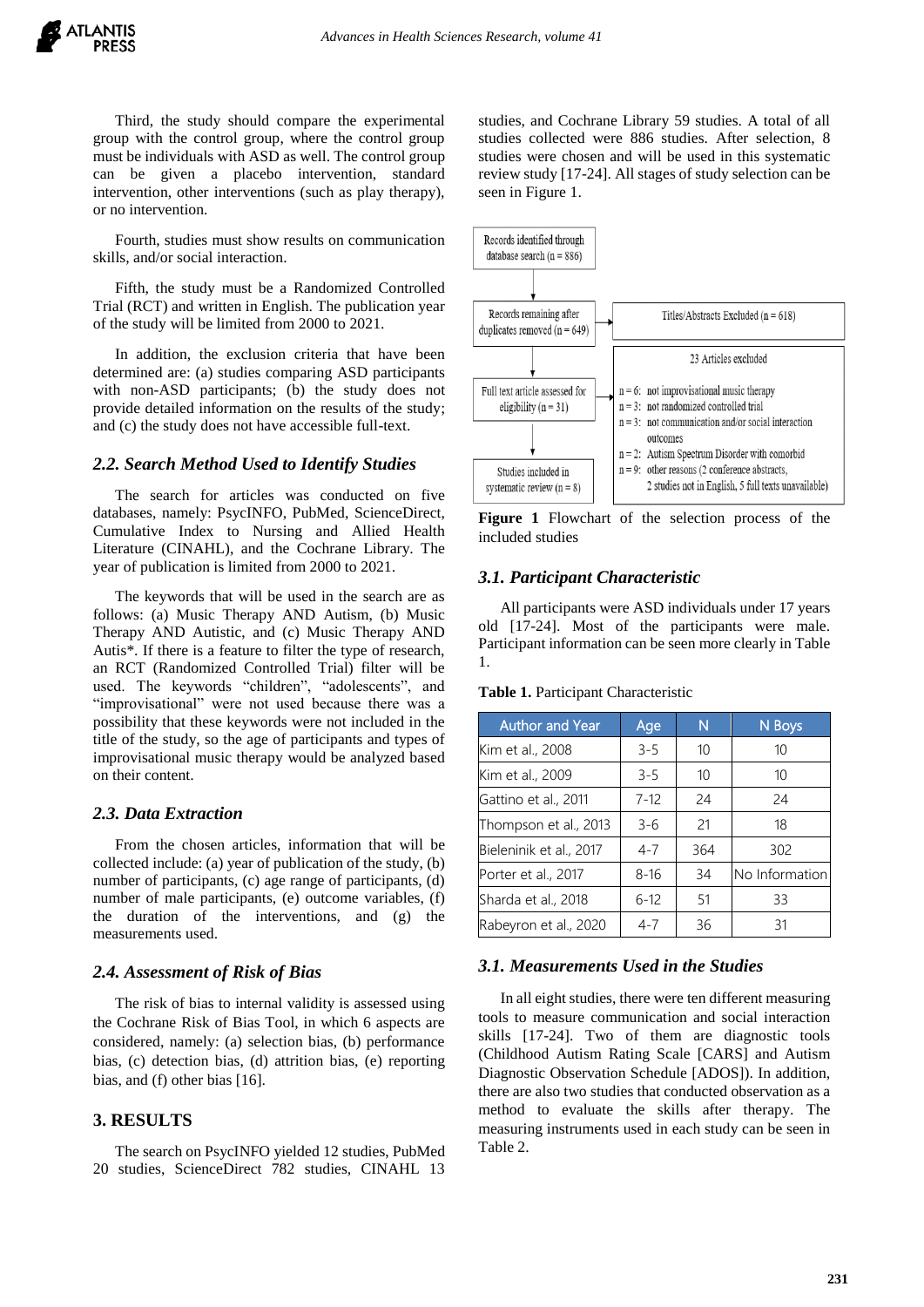#### **Table 2.** Measurements used in the studies

| <b>Author and Year</b>  | <b>Measurements</b> |                             |  |  |
|-------------------------|---------------------|-----------------------------|--|--|
|                         | 1.                  | Pervasive Developmental     |  |  |
|                         |                     | Disorder Behavior (PDDBI)   |  |  |
| Kim et al., 2008        | 2.                  | Early Social Communication  |  |  |
|                         |                     | Scale (ESCS)                |  |  |
|                         | 3.                  | Observation                 |  |  |
| Kim et al., 2009        | 1.                  | Observation                 |  |  |
|                         | 1.                  | Childhood Autism Rating     |  |  |
| Gattino et al., 2011    |                     | Scale adapted for Brazil    |  |  |
|                         |                     | (CARS-BR)                   |  |  |
|                         | 1.                  | Vineland Social-Emotional   |  |  |
|                         |                     | Early Childhood Scales      |  |  |
|                         | 2.                  | (VSEEC)                     |  |  |
|                         |                     | Social Responsiveness Scale |  |  |
|                         |                     | Preschool Version for 3-    |  |  |
| Thompson et al., 2013   | 3.                  | Year-Olds (SRS-PS)          |  |  |
|                         |                     | MacArthur-Bates             |  |  |
|                         |                     | Communicative               |  |  |
|                         |                     | Development Inventories,    |  |  |
|                         |                     | <b>Words and Gestures</b>   |  |  |
|                         |                     | (MBCDI-W&G)                 |  |  |
|                         | 1.                  | Autism Diagnostic           |  |  |
|                         |                     | Observation Schedule        |  |  |
| Bieleninik et al., 2017 |                     | (ADOS)                      |  |  |
|                         | 2.                  | Social Responsiveness Scale |  |  |
|                         |                     | (SRS)                       |  |  |
| Porter et al., 2017     | 1.                  | Social Skills Improvement   |  |  |
|                         |                     | System Rating Scales (SSIS) |  |  |
| Sharda et al., 2018     | 1.                  | Children's Communication    |  |  |
|                         |                     | Checklist $-2$ (CCC-2)      |  |  |
|                         | 2.                  | Social Responsiveness Scale |  |  |
|                         |                     | $-$ II (SRS-II)             |  |  |
|                         | 3.                  | Peabody Picture Vocabulary  |  |  |
|                         |                     | Test $-4$ (PPVT-4)          |  |  |
|                         | 1.                  | Childhood Autism Rating     |  |  |
| Rabeyron et al., 2020   |                     | Scale (CARS)                |  |  |

# *3.2. Characteristics of Intervention*

In all eight studies, it was found that the number of sessions of improvised music therapy ranged from 8 to 60 sessions, with a duration of about 30 to 45 minutes for each session [17-24]. The number of sessions and the duration of each session in each study can be seen in Table 3.

In five studies, interventions were administered individually [17-19, 22, 23]. In a study conducted by Bieleninik et al. [21], the intervention was given individually as well, but there were some participants who were accompanied by their parents. In addition, there is one study that provides intervention to participants and their parents [20], and there is one study that provides intervention in groups [24]. All interventions were administered by professional music therapists.

| <b>Author and Year</b>  | Number of       | Duration per  |  |  |
|-------------------------|-----------------|---------------|--|--|
|                         | <b>Sessions</b> | Session       |  |  |
| Kim et al., 2008        | 12              | 30 minutes    |  |  |
| Kim et al., 2009        | 12              | 30 minutes    |  |  |
| Gattino et al., 2011    | 16              | 30 minutes    |  |  |
| Thompson et al., 2013   | 16              | 30-45 minutes |  |  |
| Bieleninik et al., 2017 | High Intensity: | 30 minutes    |  |  |
|                         | 60              |               |  |  |
|                         | Low Intensity:  | 30 minutes    |  |  |
|                         | 20              |               |  |  |
| Porter et al., 2017     | 12              | 30 minutes    |  |  |
| Sharda et al., 2018     | $8 - 12$        | 45 minutes    |  |  |
| Rabeyron et al., 2020   | 25              | 30 minutes    |  |  |

**Table 3.** Characteristics of intervention

# *3.3. The Effectiveness of Improvisational Music Therapy*

In all eight studies, one study showed significant results on emotional synchronicity and initiation of engagement [18].

In addition, there were five studies that showed mixed results (significant and insignificant). The study conducted by Thompson et al. [20] showed insignificant results on social responsiveness and language and speaking skills, but showed significant results on social functioning. The study conducted by Kim et al. [17] showed insignificant results on the social approach, but there were significant results on joint attention, eye contact, and turn-taking. The study conducted by Bieleninik et al. [21] showed insignificant results on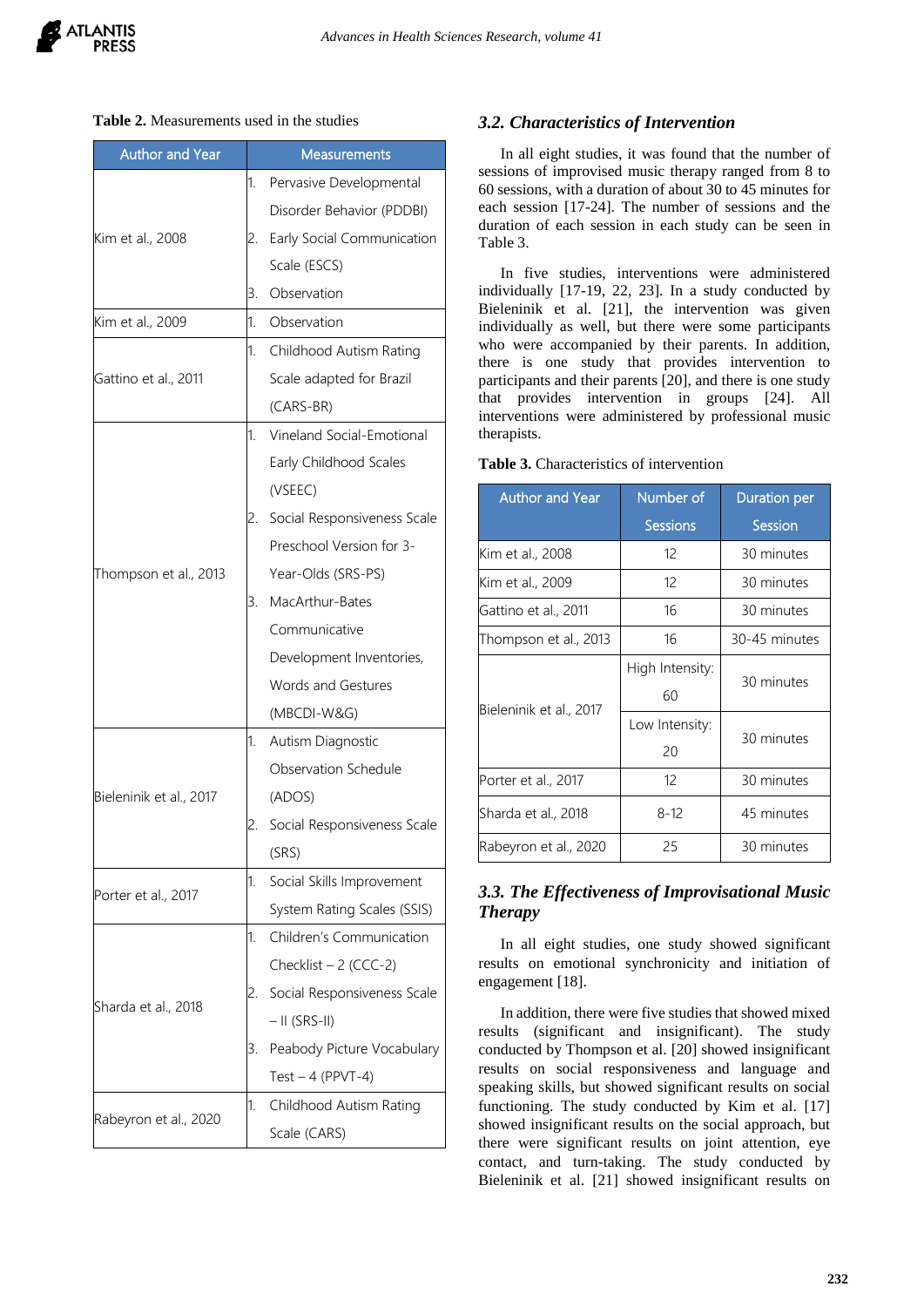social affect, but showed significant results on social responsiveness. The study conducted by Sharda et al. [23] showed insignificant results on social responsiveness and receptive vocabulary, but showed significant results on social communication. The study conducted by Gattino et al. [19] showed insignificant results on verbal communication and social communication, but showed significant results on nonverbal communication.

Then, there were two studies that showed insignificant results. The study conducted by Porter et al. [22] showed insignificant results on social skills. In addition, the study conducted by Rabeyron et al. [24] also showed insignificant results on symptom severity (including the relationship to people, imitation, emotional response, verbal communication, and nonverbal communication subscales).

In all eight studies, it was shown that there was an increase in communication and social interaction scores after the improvisational music therapy intervention, but some of them were not statistically significant [17-24].

#### *3.4. Risk of Bias in Included Studies*

The eight studies have been reviewed for quality by assessing the risk of bias. Most studies have a low risk of bias in various aspects, with details as follows: six out of eight fulfill the first aspect (random sequence generation), five out of eight fulfill the second aspect (allocation concealment), seven out of eight fulfill the fifth aspect (incomplete outcome data), and eight out of eight fulfill the sixth aspect (selective reporting) [17-24]. The results of the risk of bias assessment can be seen in Table 4.

| <b>Author and Year</b>  | 1 | $\overline{2}$ | 3 | 4 | 5 | 6 |   |
|-------------------------|---|----------------|---|---|---|---|---|
| Kim et al., 2008        | ? | ?              | ? | ? | + | ÷ | ? |
| Kim et al., 2009        | ? | ?              | ? |   |   | + | ? |
| Gattino et al., 2011    | ÷ | $\ddot{}$      | ? |   | + | ÷ | ? |
| Thompson et al., 2013   | ٠ | $\ddot{}$      | ? |   | ٠ | + | ? |
| Bieleninik et al., 2017 | + | $\ddot{}$      | ? | ? | + | + | ? |
| Porter et al., 2017     | + | $\ddot{}$      | ? | ? | ? | ÷ | ? |
| Sharda et al., 2018     | + | $\ddot{}$      | ? | ? | + | ÷ | ? |
| Rabeyron et al., 2020   | ٠ |                |   |   |   |   |   |

**Table 4.** Risk of bias assessment results

*Note. 1: Random sequence generation (selection bias), 2: Allocation concealment (selection bias), 3: Blinding of participants and personnel (performance bias), 4: Blinding of outcome assessment (detection bias), 5: Incomplete outcome data (attrition bias), 6: Selective reporting (reporting bias), 7: Other bias. (+): low risk of bias, (?): unclear risk of bias, (-): high risk of bias*

The eight studies also have limitations, especially in the third aspect (blinding of participants and personnel), fourth (blinding of outcome assessment), and seventh (other bias) [17-24]. Regarding the third aspect (blinding of participants and personnel), the possibility of performance bias in research on this topic cannot be avoided. This can happen because blinding on the therapist and participants who receive therapy was not possible. Thus, all eight studies were rated as having unclear risk of bias [17–24].

Then, related to the fourth aspect (blinding of outcome assessment), there are many possibilities of detection bias in providing an assessment [17, 18, 20, 22- 24]. The possibility of detection bias is due to the large number of parent-rated measuring instruments used in the eight studies. Most of the measuring tools used are parent-rated, except for diagnostic tools such as the Autism Diagnostic Observation Schedule (ADOS) and the Childhood Autism Ratting Scale (CARS) [17-24]. When using parent-rated measuring instruments, detection bias can arise because parents know the intervention given to their children.

Lastly, related to the seventh aspect (other bias), all studies were rated as having unclear risk of bias as there are limitation related to sample size, measurements used, and the duration of intervention [17-24].

#### **4. DISCUSSION**

This systematic review study was conducted to describe the effectiveness of improvisational music therapy in improving communication and social interaction skills in children and adolescents with Autism Spectrum Disorder (ASD). In addition, this study also reviews the quality of each study, as well as discusses the limitations that exist in researching the topic.

The number of studies with a Randomized Controlled Trial (RCT) design obtained on this topic is relatively small, eight articles over a period of 21 years (2000- 2021) [17-24]. In examining aspects of communication and social interaction, there is one study that showed significant results [18], five studies that showed mixed results (significant and insignificant) [17, 19, 20, 21, 23], and two studies that showed no significant results [22, 24]. Therefore, the effectiveness of improvised music therapy in improving communication and social interaction skills in children and adolescents with ASD cannot be clearly concluded.

In all eight studies, there are some limitations. In seven studies [17-20, 22-24], the number of participants involved in the study was relatively small, ranging from 10 to 51 participants. Only one study involved a large sample size (364 participants) [21].

In the eight studies, ten different measuring instruments were found that were used to measure communication and social interaction skills. Two of them are measuring tools that help diagnosis, which are the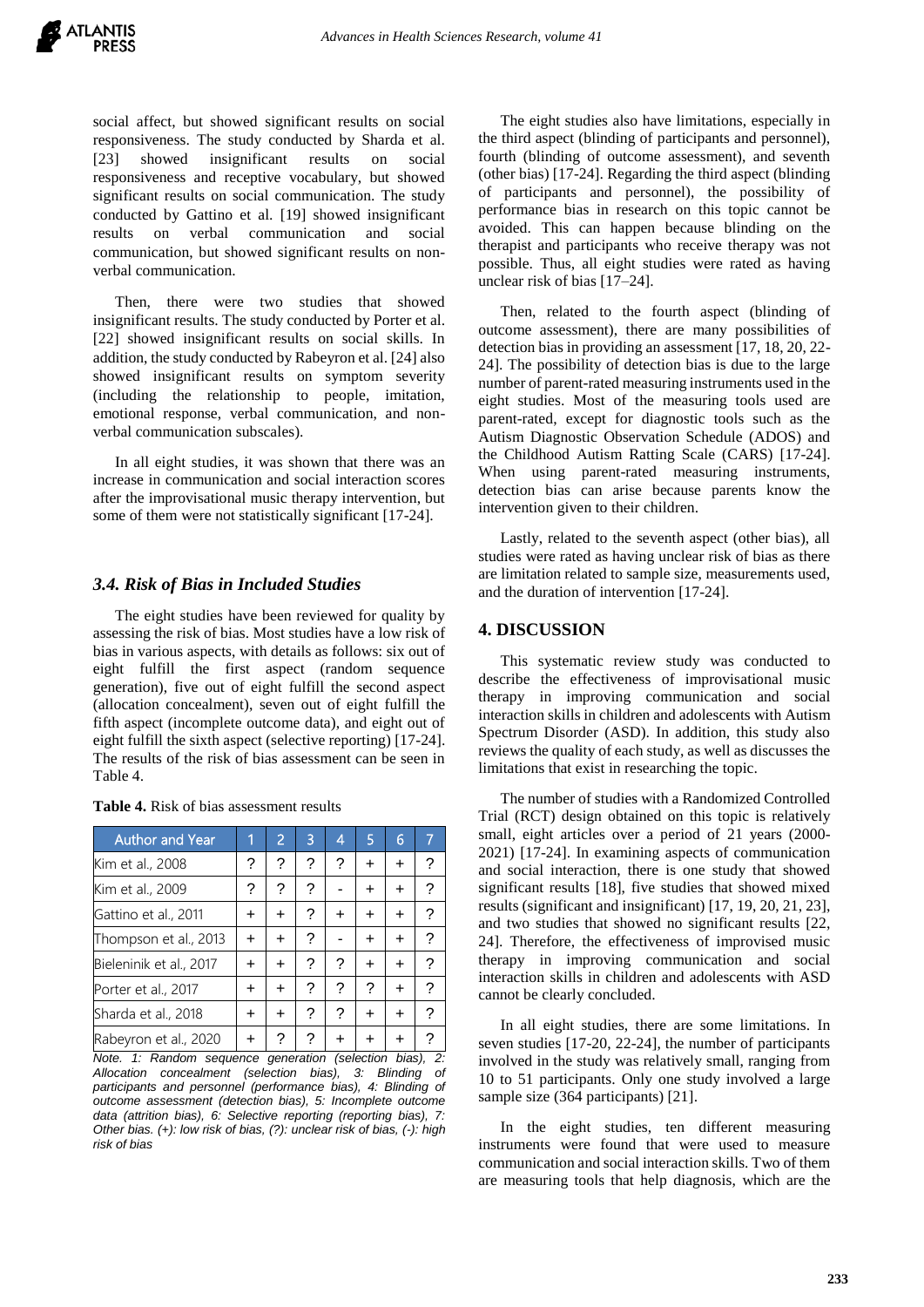Autism Diagnostic Observation Schedule (ADOS) and the Childhood Autism Rating Scale (CARS) [19, 21, 24]. The use of diagnostic measurements may be inaccurate because they are considered less sensitive when used to assess development in ASD individuals in a short time [19, 25].

Then, in the eight studies, the duration of the improvisational music therapy intervention ranged from 3 months to 8 months [17-24]. Although eight months is a fairly long time, it is possible that it is not sufficient to see significant progress due to the nature of music therapy that is given continuously for years, not months [21].

Research on improvisational music therapy is also heterogeneous because it does not have a protocol or standardization in the provision of these interventions [24]. The quality of the therapeutic relationship between participants and therapists also greatly influences the development of participants, especially in the development of communication and interaction skills [26]. Therefore, the results of therapy are highly dependent on the skills of the music therapist.

Given the limitations that have been discussed, it is necessary to study the existence of other factors that could influence the results of improvisational music therapy further, such as the interests of ASD individuals in music. Currently, there are no studies in this subject.

Then, based on previous literature reviews and metaanalyses [13-15], it was found that music therapy (not specified to any methods) is an effective intervention to improve communication and social interaction skills in ASD individuals. Due to the differences in the results obtained in this systematic review study, it is necessary to study whether there are other types of music therapy that may be more effective for ASD individuals.

Finally, this systematic review study also has limitations, including the possibility that there are other studies that were not included because they are not included in the search process, for example: studies published in languages other than English, studies that are not published or are still in the process of publication, studies that were not found due to lack of keywords used, or other reasons. Therefore, these things can affect the results of this systematic review study.

# **5. CONCLUSION**

Based on the results of a systematic review that has been conducted, eight studies from 2000 to 2021 showed various results, in which there was one study that showed significant results, five studies that showed mixed results (significant and insignificant), and two studies that showed insignificant results. In all studies included in this systematic review, it was found that children and adolescents with ASD experienced an increase in their communication and social interaction skills after

receiving improvisational music therapy, but some of them were not statistically significant.

Therefore, no firm conclusions can be drawn regarding the effectiveness of improvised music therapy in improving communication and social interaction skills in children and adolescents with Autism Spectrum Disorder (ASD). For better results, more research needs to be done taking into account the limitations of previous studies.

# **AUTHORS' CONTRIBUTIONS**

FO performed data analysis and wrote the manuscript. MPS and R supervised and revised the manuscript.

# **REFERENCES**

- [1] Centers for Disease Control and Prevention, Data & statistics on autism spectrum disorder, September 2020. https://www.cdc.gov/ncbddd/autism/data.html
- [2] American Psychiatric Association, Diagnostic and statistical manual of mental disorders  $(5<sup>th</sup>$  ed.), Washington, DC: Author, 2013.
- [3] Centers for Disease Control and Prevention, Treatment and intervention services for autism spectrum disorder, September 2019. https://www.cdc.gov/ncbddd/autism/treatment.htm l
- [4] O. Brancatisano, A. Baird, W.F. Thompson, Why is music therapeutic for neurological disorders? The therapeutic music capacities model, Neuroscience and Biobehavioral Reviews 112 (2020) 600-615. DOI: https://doi.org/10.1016/j.neubiorev.2020.02.008
- [5] G. Lai, S.P. Pantazatos, H. Schneider, J. Hirsch, Neural systems for speech and song in autism, Brain 135 (2012) 961-975. DOI: https://doi.org/10.1093/brain/awr335
- [6] I. Molnar-Szakacs, P. Heaton, Music: A unique window into the world of autism, Annals of the New York Academy of Sciences (2012) 318-324. DOI: https://doi.org/10.1111/j.1749-6632.2012.06465
- [7] E.M. Quintin, A. Bhatara, H. Poissant, E. Fombonne, D.J. Levitin, Processing of musical structure by high-functioning adolescents with autism spectrum disorders, Child Neuropsychology 19(3) (2013) 250-275. DOI: https://doi.org/10.1080/09297049.2011.653540
- [8] American Music Therapy Association, What is Music Therapy?, n.d. https://www.musictherapy.org/about/musictherapy /